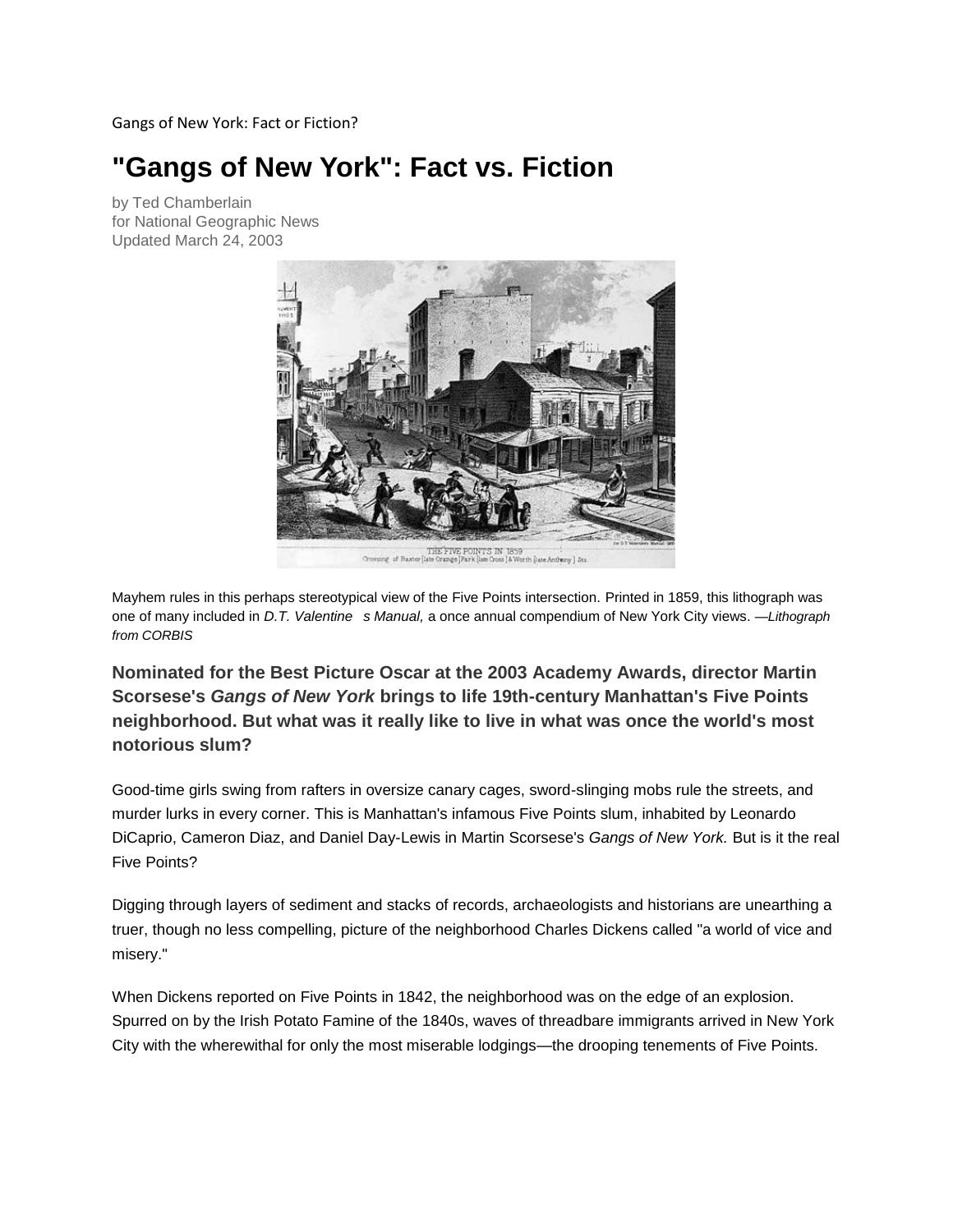For the next two decades, the Irish ruled Five Points, overcrowding a roughly five-square-block area centered on the intersection of Cross Street (today's Park Street), Anthony Street (today's Worth), and Orange Street (today's Baxter).

In Five Points tenements, families and other groups lived crammed into one or two dark rooms. The outhouses were too few and often overflowing. Sewage and pigs ran in the streets. "The whole neighborhood just stank," says historian Tyler Anbinder, who wrote the book *Five Points* and reviewed the *Gangs* script for Scorsese.

Some holding camphor-soaked kerchiefs to their noses to ward off the stench, middle-class tourists would go "slumming" in Five Points—escorted by police—to see if the lurid tales given by reporters and missionaries were true.

"Five Points," wrote one Methodist reformer, had become "the synonym for ignorance the most entire, for misery the most abject, for crime of the darkest dye, for degradation so deep that human nature cannot sink below it."

Much of what was written in newspapers, tracts, and books, says archaeologist Rebecca Yamin, was colored by religious zeal, a desire to sell papers, or plain-old fear. "Middle-class outsiders looked at this neighborhood that was teeming with activity and street people selling food, and it was frightening. They just looked from the outside and assumed it was all very bad."

## **Exhuming Five Points**

Yamin has as clear a view of tenement life as anyone. From 1992 to 1998, she led the team that analyzed 850,000 pieces of the Five Points puzzle—artifacts unearthed during the construction of a federal courthouse in what used to be Five Points. Housed at the World Trade Center, nearly the entire collection was destroyed on 9/11, but not before it had been inventoried for posterity.

Taken together, the artifacts and historical records paint a picture of hard-working immigrants trying to make the best of a bad situation, and to make a home of a hovel. "They were doing what they could do for their families to live respectably," Yamin says. "They had ornaments on their mantels and pictures on their walls and teapots and teacups, and they were eating very well."

Even here, meat was often on the table three times a day, animal remains and historical accounts show.

"In the Scorsese movie you have these scenes in a basement where there are skulls in the corners and people are draped in rags," Yamin says. "We didn't see anything to suggest that people were living like that. There were certainly no skulls rolling around in people's rooms." And few pewter cups, for that matter.

Watching the movie, Yamin says, "the thing I really noticed was those pewter mugs everyone was drinking out of. Well, they stopped drinking out of those in the 18th century."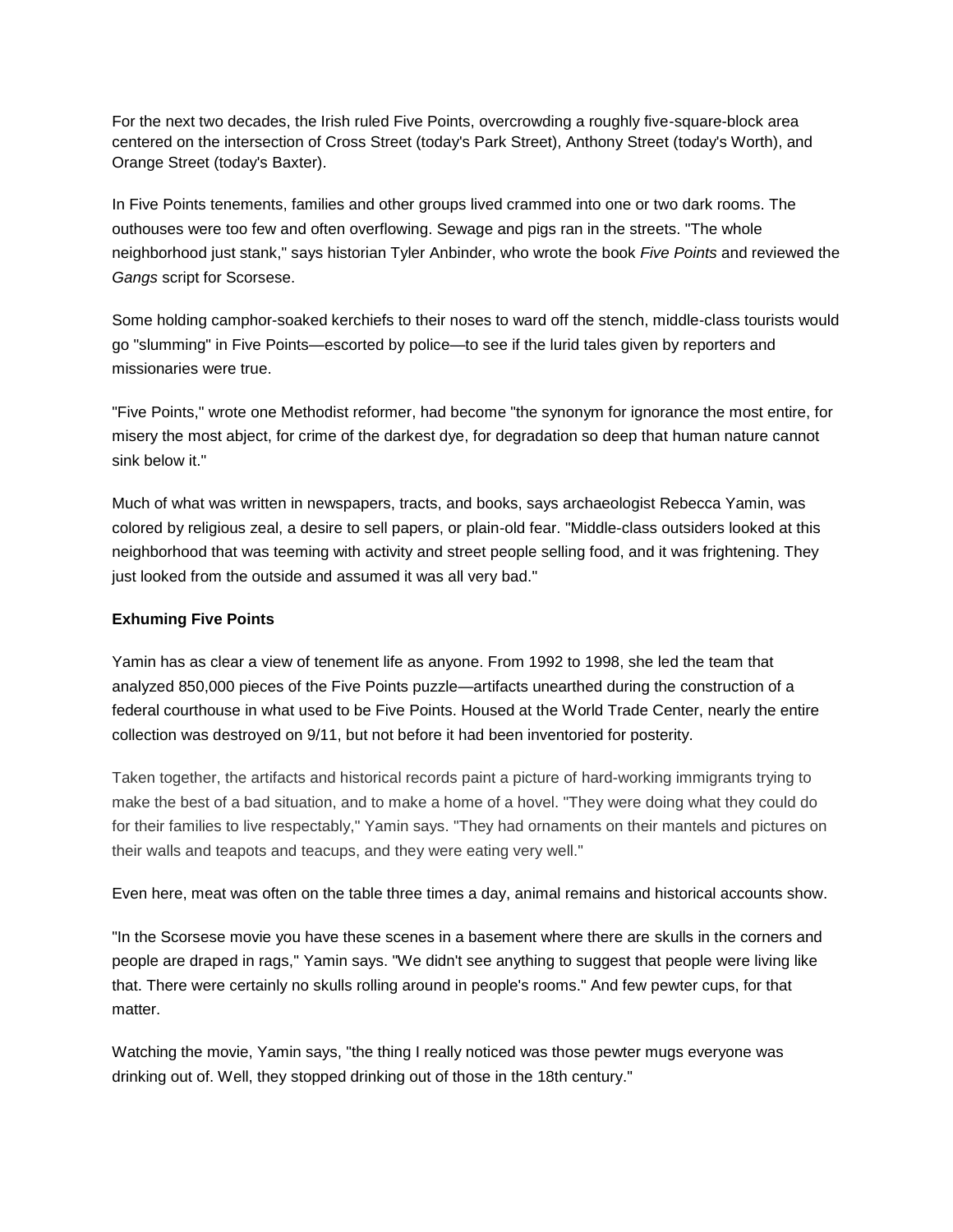Yamin recalls showing movie researchers, who visited her team to research period furnishings, the little glass tumblers Five Pointers drank from. Laughing, she says, "In other words, they didn't learn anything from us."

Historian Anbinder agrees with Yamin's appraisal of Five Pointers: "Most of them had real, legal jobs." Many were shoemakers, tailors, masons, grocers, cigarmakers, liquor dealers, and laborers.

"They were saving money, trying to improve their lives and bring loved ones over from Europe." But, he adds, "some of the hard-to-believe stereotypes are true."

## **"Every House a Brothel"**

"Every house was a brothel, and every brothel a hell," wrote Five Points missionary Lewis Pease. *New York Tribune* reporter George Foster added in 1850, "It is no unusual thing for a mother and her two or three daughters—all of course prostitutes—to receive their 'men' at the same time in the same room."

Their claims aren't so far-fetched, though children seldom worked as prostitutes. In *Five Points,* Anbinder writes, police records reveal that, "for the blocks radiating from the Five Points intersection, nearly every building *did* house a brothel" in the 1840s and '50s.

### **The Real Gangs of New York**

Scorsese based his movie on Herbert Asbury's 1927 book *The Gangs of New York.* But the names of the legendary Five Points gangs—the Bowery Boys [\(see photo\)](http://news.nationalgeographic.com/news/2003/03/photogalleries/gangs/photo2.html), the Dead Rabbits, the Plug Uglies, the Short Tails, the Slaughter Houses, the Swamp Angels—may be among the few things that Asbury, who did little original research, got right, according to historians.

The perception of Five Points as an unrelievedly dangerous place is exaggerated, Anbinder says. "I looked at the statistics, and other than public drunkenness and prostitution, there was no more crime in Five Points than in any other part of the city."

"The book *The Gangs of New York* says there was one tenement where there was a murder a day. At the period of time he was writing about, there was barely a murder a month in all of New York City," Anbinder says.

Writing in the Al Capone era, Asbury interpreted the Five Points gangs as the precursors of 1920s organized-crime mobs, Anbinder says. Scorsese, the director of Mafia classics such as *Goodfellas* and *Mean Streets,* seizes on this idea in *Gangs.* "That's one of the big problems with the movie," Anbinder says.

In fact, gangs like the Dead Rabbits and Bowery Boys were political clubs that met at nights and on weekends to promote their candidates. "They would fight at the polls and sometimes beat up their opponents, but not just for fun or plunder," Anbinder says.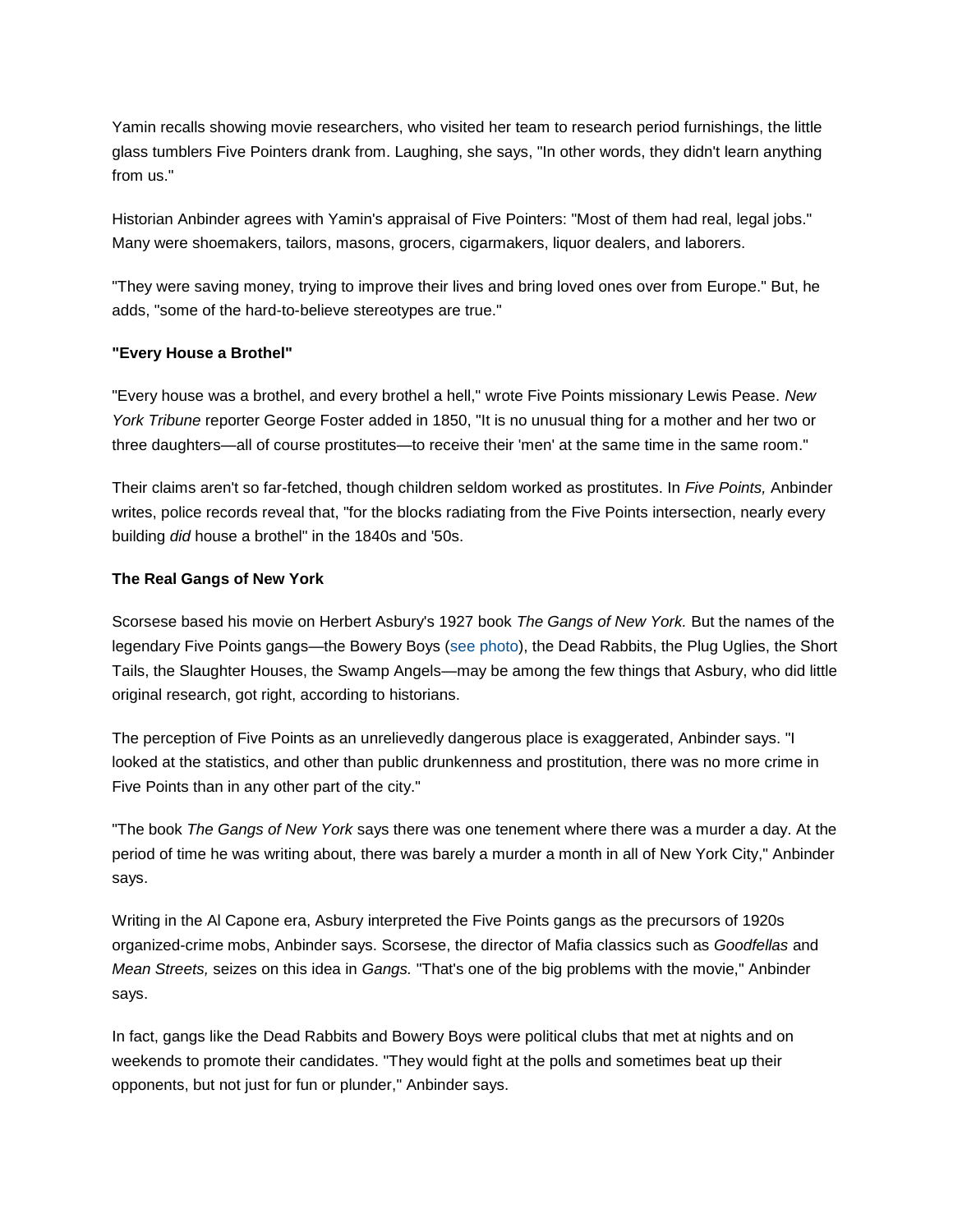So why fight? Nearly every scuffle was designed to help a gang's chosen candidate into public office. Once there, the candidate would reciprocate, bestowing good, steady-paying patronage jobs and municipal funds on his constituency.

Anbinder also faults the movie for its emphasis on Catholic-Protestant conflict. Most fighting was among gangs of Irish-Catholic Five Pointers. And it was rarely as bloody or deadly as in the movie. "Rioters did not go about with swords and broadaxes. Every once in a while one person would have one, but never whole mobs armed like that."

### **Resurrecting Five Points for the Screen**

In the post-Civil War period, the Irish gangs' efforts on behalf of political candidates were paying off. Now with more say in the halls of government and better livelihoods, the Irish gladly ceded Five Points to new nations of strivers, mostly Italians and Chinese. But the squalor stayed on.

Reconstructing Five Points and other Manhattan locales from scratch at a Rome studio, *Gangs of New York* production designer Dante Ferretti was determined to get that squalor—and the rest of the slum just right.

Working from archival photographs, records, and illustrations, Ferretti says he "built everything as the original buildings were built—in brick, stone, cobblestones, and wood—not like in *Gladiator* or *Lord of the Rings* or other movies where they use a lot of digital effects."

Though accurate in terms of size and materials, the new Five Points was just that at first—too new. "I had a special crew for aging everything with plaster, paint, patinas," Ferretti says. "A really huge, huge job." In the end, he says, "everything was correct."

As proof of authenticity, Ferretti says, "In the movie you see many scenes that are like Jacob Riis pictures."

#### **The Fall of Five Points**

In the 1890s crusading photographer Jacob Riis's unprecedented images of crowded tenements, child laborers, and places like Bandit's Roost [\(see photo\)](http://news.nationalgeographic.com/news/2003/03/%20http:/news.nationalgeographic.com/news/2003/03/photogalleries/gangs/index.html) incited a public outcry that led the city to raze Mulberry Bend, Five Points' most notorious block.

Its heart cut out, the slum was overtaken by neighborhoods to the north—Little Italy and Chinatown. Courthouses and factories replaced its southern tenements.

Today the Five Points intersection is buried largely beneath Chinatown's Columbus Park and a federal courthouse.

Though historian Tyler Anbinder has quibbles with *Gangs of New York'*s Five Points, he gives the film points for overall accuracy.